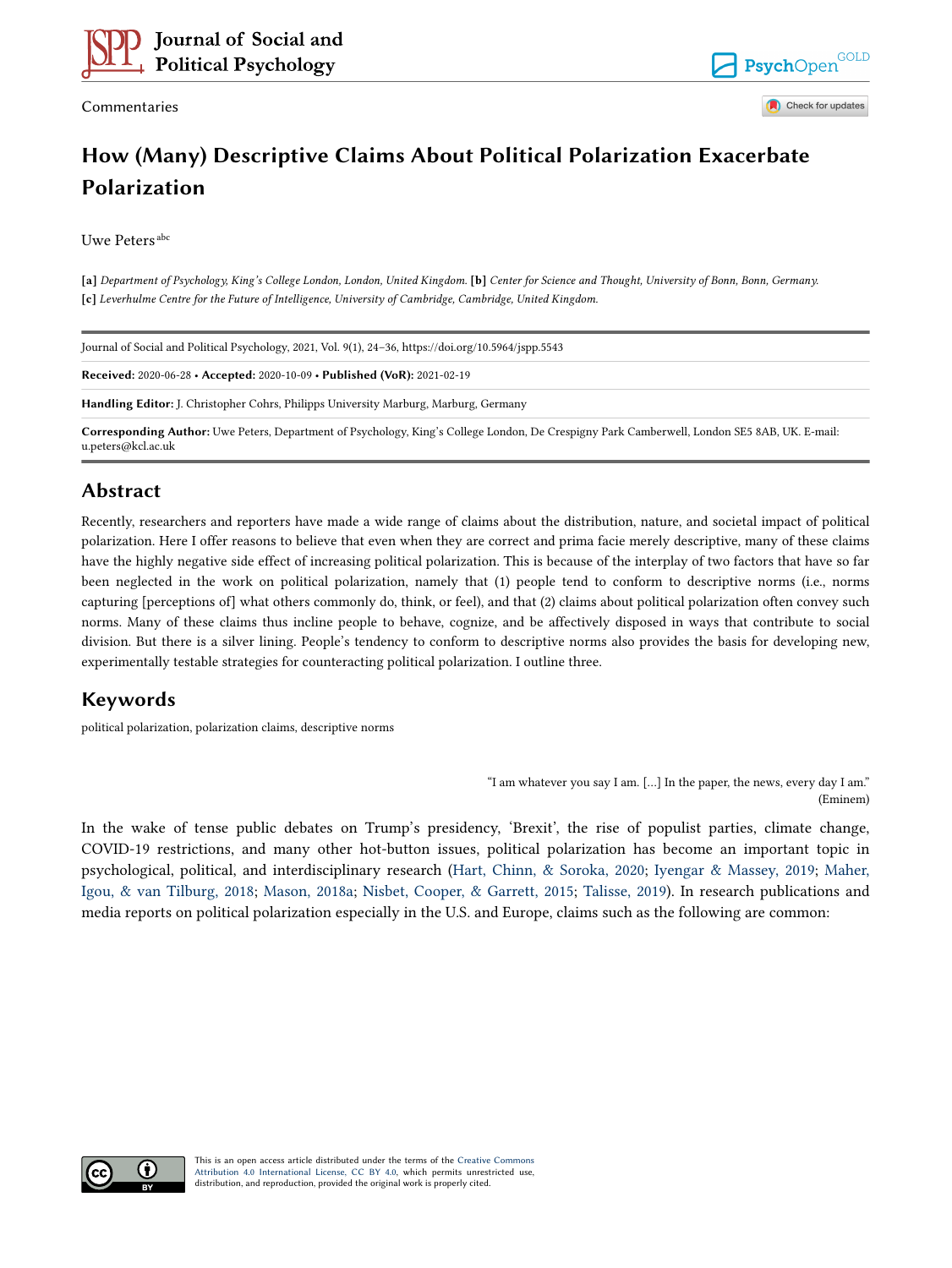#### <span id="page-1-0"></span>**Table 1**

*A Selection of Recent Polarization Claims*

(1) "Political polarization [in the U.S. and Europe] is on the rise." ([Maher et al., 2018](#page-10-0), p. 205)

(2) "Ordinary Americans increasingly dislike and distrust those from the other party." ([Iyengar et al., 2019](#page-10-0), p. 129)

(3) "European elections expose polarized British public." ([Shackle, 2019](#page-11-0), p. 1)

(4) "U.S. liberals and conservatives not only disagree on policy issues: they are also increasingly unwilling to live near each other, be friends, or get married to members of the other group." [\(Brick & van der Linden, 2018,](#page-9-0) p. 2)

(5) "[A]ffective [political] polarization is acutely present in European party systems, as partisans are often extremely hostile towards competing parties." [\(Reiljan, 2020,](#page-11-0) p. 1)

(6) "U.S. citizens are more inclined than ever to regard the ideas of their political opponents as not only misguided, but as a significant threat to the well-being of the nation; they are also more likely to regard citizens who affiliate with an opposition party as unintelligent, dishonest, and immoral." [\(Talisse, 2019](#page-11-0), p. 95)

(7) "90% [U.S. Americans] believe their country is divided over politics and 60% feel pessimistic about their country overcoming these divisions." [\(Heltzel & Laurin, 2020](#page-10-0), p. 179)

The statements in Table 1 and indeed just a brief Google search on political polarization indicate that researchers and reporters writing on the topic tend to agree that especially in the U.S. and (Western) Europe political polarization is widespread and/or widely perceived to be so ([Carothers & O'Donohue, 2019](#page-9-0); [Iyengar et al., 2019](#page-10-0); [Klar, Krupnikov, &](#page-10-0) [Ryan, 2019;](#page-10-0) [Maher et al., 2018](#page-10-0)). Researchers also typically concur that while it might in some cases be rational or even beneficial [\(Becker et al., 2019](#page-9-0); [Shi et al., 2019](#page-11-0)), overall, political polarization is ethically, epistemically, and politically problematic ([Iyengar et al., 2019](#page-10-0); [Talisse, 2019](#page-11-0)). It is, for instance, thought to lead people into political 'echo chambers' that make them more extreme in their views ([Sunstein, 2009\)](#page-11-0), susceptible to 'fake news' ([Iyengar & Massey, 2019](#page-10-0)), reluctant to accept science [\(Nisbet, Cooper, & Garrett, 2015](#page-10-0)), and unwilling to respect their political opponents as equals [\(McCoy, Tahmina, & Somer, 2018](#page-10-0)). This may contribute to political deadlock in policy-making on some of the most pressing issues of our time (e.g., climate change; [Van Boven, Ehret, & Sherman, 2018](#page-11-0)). As [Talisse \(2019\)](#page-11-0) puts it (with focus on the U.S.),

politics is more divisive than ever, and severe political divisions are undermining democracy. Ironically, that's the one thing upon which everybody seems to agree. Lamentations over our political divides are commonly accompanied by related warnings concerning political 'bubbles,' 'silos,' and 'echo chambers'; these are said to produce 'intellectual closure,' 'groupthink,' 'spin,' 'derp,' 'post-truth,' and forms of 'derangement.' (p. 95)

In the following, I will largely set aside whether such 'lamentations' and the kind of claims about political polarization illustrated in Table 1 are accurate. Instead, I want to focus on an issue related to them: What social effects might such written or oral, possibly correct and *prima facie* merely descriptive statements about political polarization by researchers or reporters have on an audience?

I shall offer reasons to believe that many of these statements – henceforth 'polarization claims' – *fuel* political polarization. This is because of the interplay of two factors that have so far been neglected in the work on political polarization, namely that (1) people tend to conform to *descriptive norms*, i.e., norms capturing (perceptions of) what others commonly do, think, or feel [\(Cialdini, 2003,](#page-9-0) p. 105; [Prentice, 2007](#page-11-0), p. 629), and that (2) polarization claims often communicate such norms. Due to the interplay of (1) and (2), many polarization claims incline those receiving them to behave, cognize, and be affectively disposed in ways that increase social division. There is, however, also a constructive side to it: People's tendency to conform to descriptive norms also provides the basis for developing hitherto

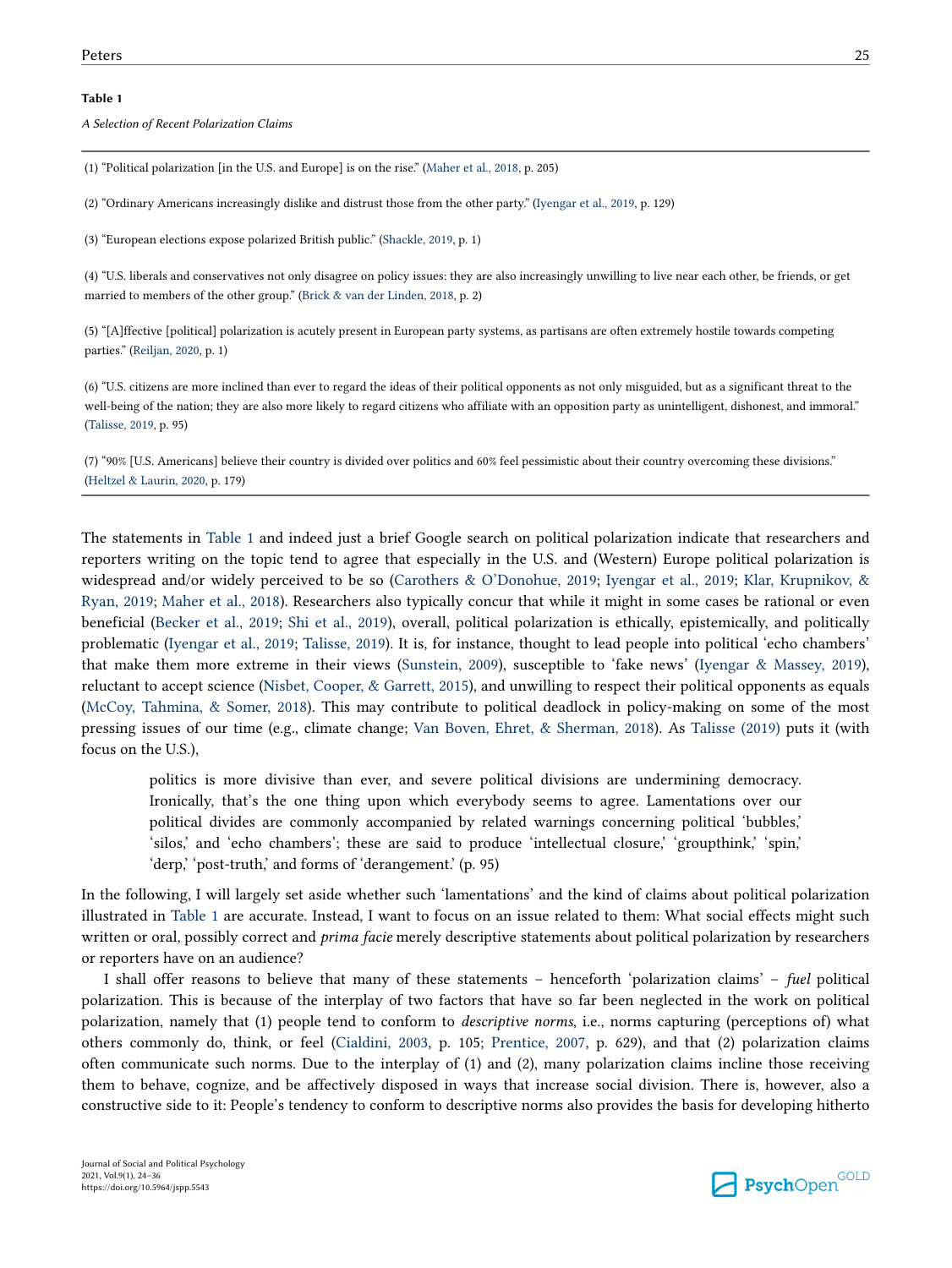unexplored, experimentally testable strategies for counteracting political polarization. I outline three. They are, just as the overall argument of this paper, indirectly supported by an extrapolation from studies on descriptive norms about phenomena other than political polarization. So far, there are no studies on descriptive norms directly testing the effects of polarization claims. This paper is intended to stimulate social and political psychologists to start empirically investigating the connections between political polarization, polarization claims, and descriptive norms.

## **The Relevant Type of Political Polarization**

When it comes to the concept of political polarization, psychologists and political scientists distinguish between "affective polarization" and "ideological polarization" [\(Iyengar et al., 2019;](#page-10-0) [Mason, 2018b;](#page-10-0) [Webster & Abramowitz, 2017](#page-11-0)). *Affective polarization* refers to people's aversive feelings, dislike, and distrust toward others with the opposite political orientation [\(Webster & Abramowitz, 2017\)](#page-11-0). Interestingly, studies suggest that affective polarization is only inconsistently grounded in policy-related attitudes ([Mason, 2018b](#page-10-0)). For instance, U.S. Democrats and Republicans have been found to dislike and distrust their political opponents as persons while in fact not disagreeing much with them over substantive policy issues (e.g., abortion or gun control) [\(Iyengar et al., 2019;](#page-10-0) [Mason, 2018b](#page-10-0)). Affective polarization is thus distinct from *ideological polarization*, i.e., the division between political opponents with respect to their policy-related views (but the latter might feed into the former, see [Webster & Abramowitz, 2017](#page-11-0)).

I will here focus on affective polarization. This is because it strikes me as particularly socially detrimental. After all, mutual dislike and distrust among political opponents reduce their willingness to search for compromises on, for instance, policy issues thus undermining any potential bridge over ideological divides. Mutual antipathy among political opponents is also particularly likely to increase the "sorting" of society into politically homogenous groups, creating fertile breeding ground for group polarization [\(Bishop, 2009](#page-9-0); [Mason, 2018a;](#page-10-0) [Talisse, 2019\)](#page-11-0), which occurs when like-minded members of a deliberating group move toward a more extreme viewpoint in whatever direction is indicated by their pre-deliberation tendency ([Sunstein, 2009\)](#page-11-0). Affective polarization is thus especially important to tackle. It will occupy center stage in the discussion here.<sup>1</sup> In the rest of the paper, the term 'political polarization' will refer primarily to affective polarization.

# **Characterizing Polarization Claims**

In the debate on political polarization, polarization claims are common. To clearly specify these claims (as I understand them here), they have the following five key features that will become relevant below.

First, polarization claims tend to be or are perceived as authoritative and are readily endorsed by the audience. They include statements by researchers with the relevant expertise (e.g., political psychologists), informed non-experts (e.g., BBC science reporters), and credible academic experts with less relevant expertise (see also "expert trespassing testimony"; [Gerken, 2018,](#page-9-0) p. 299). Relatedly, these claims can be found within academia, for instance, in journal articles, but also in the media, TV, newspapers, and so on.

Second, polarization claims might be about the *de facto* distribution of political polarization, or about people's *perceptions* of (i.e., their beliefs about) it (e.g., "90% U.S. Americans believe their country is divided over politics"; [Heltzel](#page-10-0) [& Laurin, 2020,](#page-10-0) p. 179). These perceptions might be accurate or inaccurate.

Third, notice that polarization claims generally ascribe socially problematic features to people. As illustrated in [Table 1](#page-1-0), they attribute, for instance, the property of being polarized, distrustful, unwilling to be friends with political opponents, etc. to members of a social group.



<sup>1)</sup> Having said that, many points I will make below can be extended to ideological polarization. It is, however, not obvious that this applies to all of them. For instance, data by [Levendusky and Malhotra \(2016a\)](#page-10-0) suggest that there are important differences. Assessing these differences is an interesting open question for future research.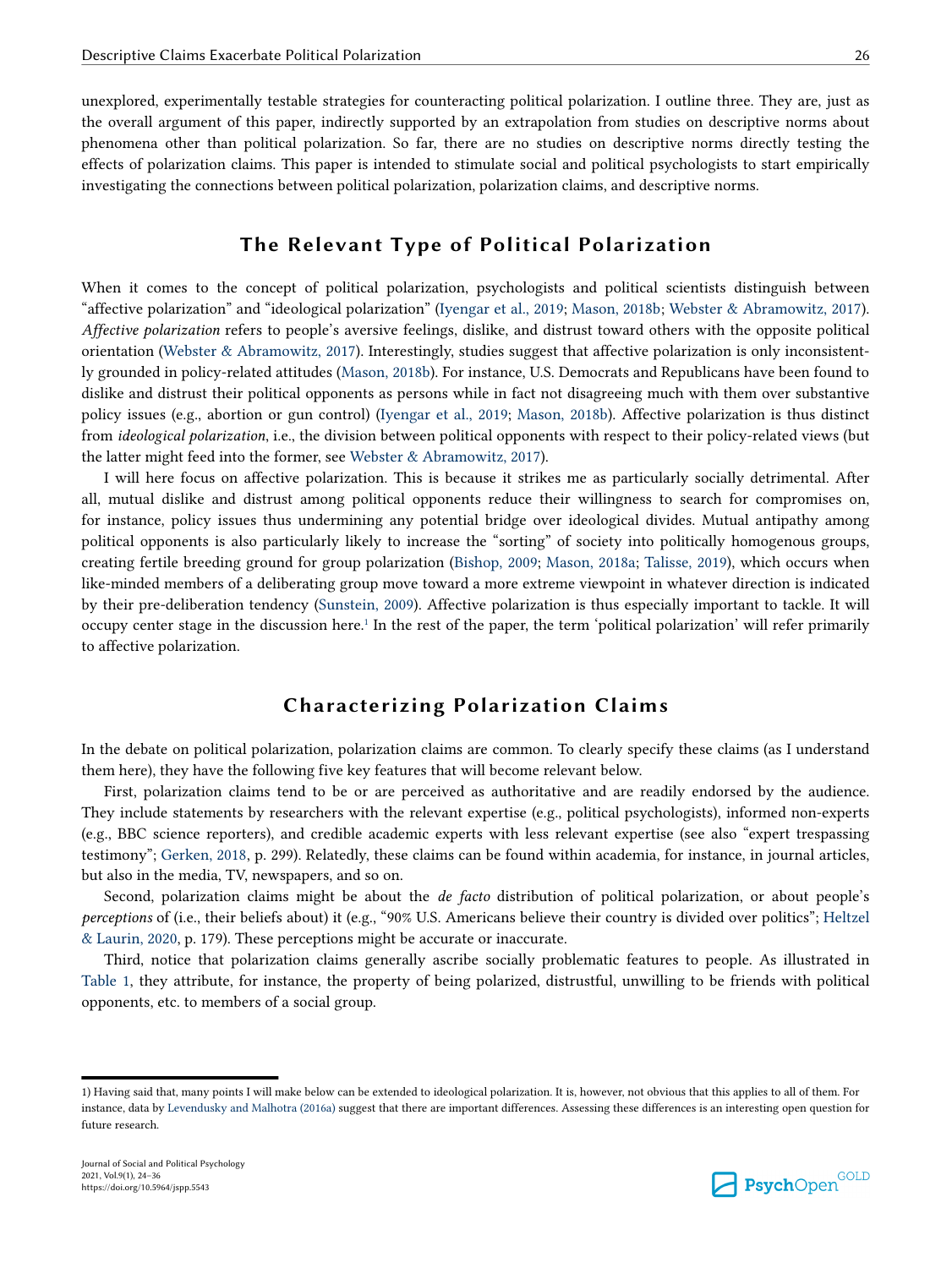Fourth, polarization claims often involve broad generalizations about groups (e.g., people in the U.S./Europe, liberals, partisans, Republicans, etc.) either without explicit quantifiers (e.g., 'some') or with wide-scope quantifiers (e.g., 'most') or > 50% percentiles to describe the reference class. When they do not involve explicit quantifiers, they capture principled assertions about a social category as a whole (e.g., people in the U.S./Europe, 'ordinary Americans', etc.). Importantly, studies found that people tend to construe statements referring to whole social categories strongly as conveying that (almost) all members of the category display the feature at issue [\(Cimpian, Brandone, & Gelman, 2010](#page-9-0)). Hence, polarization claims often communicate that most members of a given group display certain properties. I shall call this feature of these claims *genericity*.

Finally, polarization claims tend to invoke a temporal dynamic: 'political polarization in the U.S. and Europe is *on the rise*', 'ordinary Americans *increasingly* dislike and distrust those from the other party', etc. indicate that polarization is becoming more prevalent. I shall call this feature of many polarization claims *dynamicity*. Some polarization claims involve a static framing (e.g., 'Affective polarization is acutely present in European party systems.'). But since various studies are taken to show that political polarization is in fact increasing, many polarization claims do display dynamicity (for examples, see [Iyengar et al., 2019](#page-10-0)). Below I argue that given their genericity and dynamicity, polarization claims communicate a particular kind of social norms to an audience. The next section introduces these norms.

### **Descriptive Norms**

In psychological work on social norms, researchers distinguish between *prescriptive* (or injunctive) norms, which capture (perceptions of) what 'ought' to be the case or to be done, and *descriptive* norms, which capture (perceptions of) what people in a particular group commonly do, think, or feel ([Cialdini, 2003](#page-9-0), p. 105; [Prentice, 2007](#page-11-0)).<sup>2</sup> Examples of prescriptive norms would be that people should love their neighbors, or that politicians should be honest. Examples of descriptive norms would be that bakers get up early, or that most students are on social media.<sup>3</sup> Both types of norms can influence people's behavior. Descriptive norms are thought to motivate by "providing evidence as to what will likely be effective and adaptive action", the underlying rationale being that if most members of a group are doing it, it must be a sensible thing (in the group) to do as they do [\(Cialdini et al., 1990,](#page-9-0) p. 1015).

There is much evidence that people often conform in their behavior and cognition to descriptive norms when they learn about them. For instance, studies (including many field experiments) found that when told that a majority of others do so, many people are more likely to increase (or reduce – depending on the majority's response) their own energy consumption, littering, recycling, water conservation [\(Goldstein et al., 2008](#page-9-0); [Lede & Meleady, 2019;](#page-10-0) [Mortensen et](#page-10-0) [al., 2019;](#page-10-0) [Schultz et al., 2007](#page-11-0)), tax paying [\(Hallsworth et al., 2017\)](#page-9-0), acceptance of an employment decision [\(Coffman et al.,](#page-9-0) [2017\)](#page-9-0), voting turnout during elections ([Gerber & Rogers, 2009\)](#page-9-0), healthy eating ([Staunton et al., 2014\)](#page-11-0), use of stereotypes [\(Duguid & Thomas-Hunt, 2015](#page-9-0)), display of corrupt behavior ([Köbis et al., 2015](#page-10-0)), and even willingness to steal ([Cialdini](#page-9-0) [et al., 2006](#page-9-0)). There is some evidence that people often conform to descriptive norms about others' behavior even when they do not politically identify with these others (e.g., a Democrat being inclined to act in ways popular amongst Republicans), suggesting that a "general desire to conform" to descriptive norms and others may even "out-power the common in-group vs. out-group mentality" ([Pryor, Perfors, & Howe, 2019](#page-11-0), p. 1).

Additionally, and importantly, even descriptive norms that people explicitly reject have been found to still lead many of them to behaviorally and cognitively conform: "explicit egalitarians" reminded of the descriptive norm that men are more likely to be leaders than women were subsequently less likely to *treat* a woman seated at the head of a table as the group leader than a man in the same position ([Peters, 2020](#page-11-0), p. 17; [Porter & Geis, 1981](#page-11-0), p. 52). Finally, studies suggest that even when they learn about descriptive norms in *other* individuals' groups and these norms capture morally problematic



<sup>2)</sup> Notice that there are different notions of descriptive norms in the literature. For instance, [Bicchieri \(2017\)](#page-9-0) defines them as "a pattern of behavior such that individuals prefer to conform to it on condition that they believe that most people in their reference network conform to it" (p. 19). Here I adopt Cialdini et al.'s common notion.

<sup>3)</sup> Philosophers might balk at the use of the term 'norm' for these behavioral regularities. This is standard terminology in psychology, however, and I shall thus adopt it.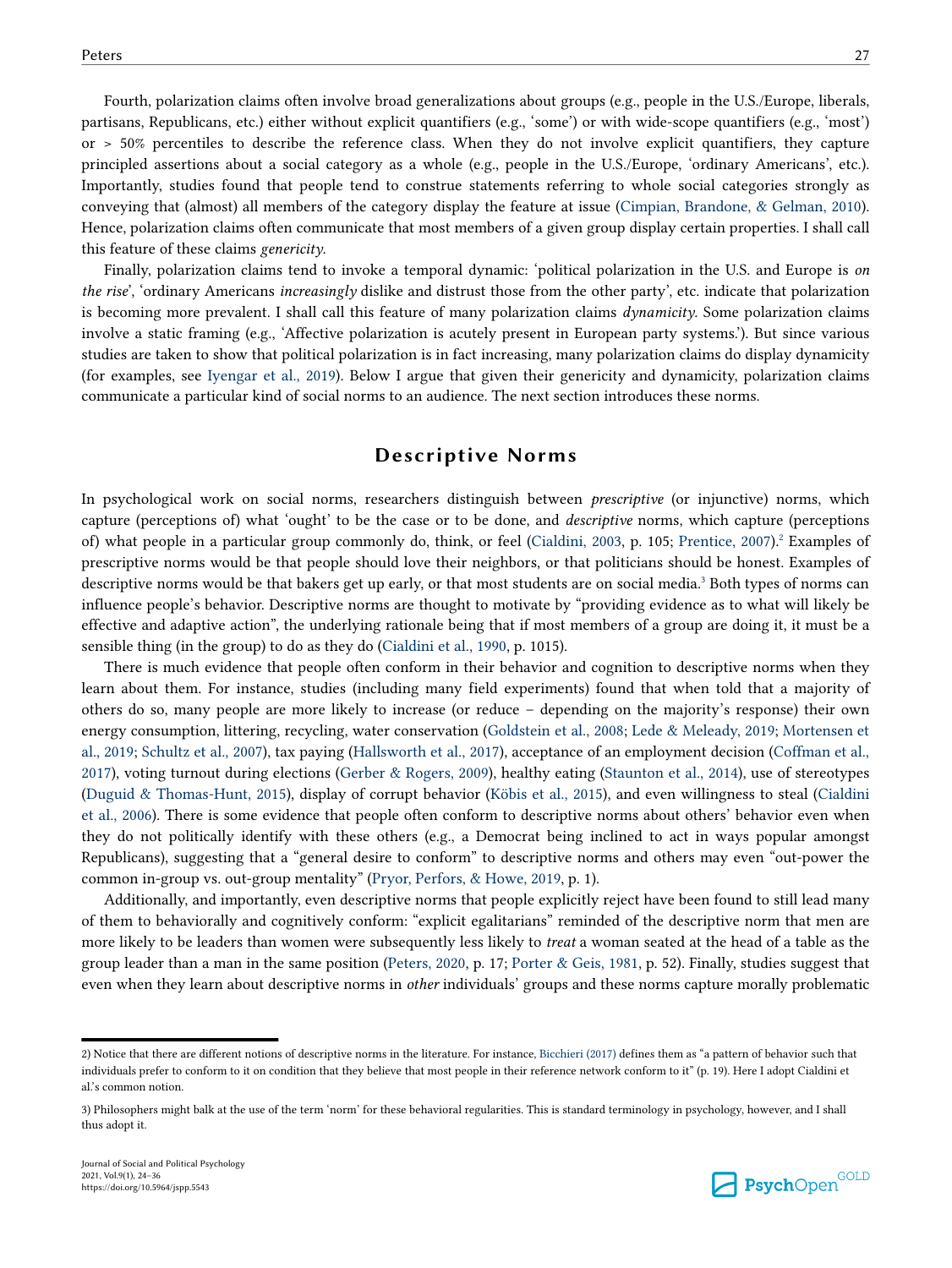behavior (e.g., making babies cry), people still often tend to expect members of those groups to conform, and are more accepting of individuals displaying the problematic behavior in such a group than in another group where the behavior is the same but not the norm [\(Roberts, Ho, & Gelman, 2019,](#page-11-0) p. 382).

Having said that, descriptive norms do not always elicit conformist responses in all people and all domains ([Paryavi](#page-10-0) [et al., 2019](#page-10-0); [Richter, Thøgersen, & Klöckner, 2018](#page-11-0)). Still, recent literature reviews [\(John et al., 2019](#page-10-0)) and several meta-analyses have found strong evidence of the predictive validity of descriptive norms in intention formation and behavior guidance across a wide range of domains ([Melnyk et al., 2019](#page-10-0); [Rivis & Sheeran, 2003](#page-11-0)). Moreover, descriptive norms turn out to be significantly more effective than prescriptive norms ([Melnyk et al., 2019](#page-10-0)).

There is a particularly powerful type of descriptive norm that will be relevant below. Notice first that some kinds of descriptive norms are not only about prevalent features among people, but also about collective *increases* of these features in a population ([Sparkman & Walton, 2017](#page-11-0)). An example would be a norm expressed in a claim such as 'Increasingly more people have smartphones'. Generalizations about collective increases in a particular characteristic or behavior in a population (which might be a minority) have been called 'dynamic norms' [\(Mortensen et al., 2019;](#page-10-0) [Sparkman & Walton, 2017](#page-11-0)). Dynamic norms pertaining to majority trends can be viewed as a subset of descriptive norms because they refer to features most people increasingly exhibit. I shall call norms that refer only to majority features without also indicating trends *static* descriptive norms. And I will call norms that refer to majority or minority features while also indicating trend information *dynamic* descriptive norms.

Studies suggest that dynamic descriptive norms can have a *stronger* impact on behavior than static descriptive norms both when the two norms push in different directions or in the same. For instance, in a naturalistic setting, when [Sparkman and Walton \(2017\)](#page-11-0) told lunch goers that a growing minority is making an effort to limit their meat consumption, this doubled the percentage of people who bought lunch without meat, as compared with a static descriptive norm condition and a control condition. Similarly, when Sparkman and Walton equipped some washing machines in college laundries with a message indicating that students are changing, with most now using full loads, they found that students used these machines 29% less over the next three weeks (compared to the preceding three weeks). Machines displaying only the static descriptive norm that most students do their laundry with full loads were used only 10% less. Other studies focusing on other behaviors have since independently confirmed the more pronounced efficacy of trend capturing dynamic norms (see [Loschelder et al., 2019](#page-10-0); [Mortensen et al., 2019](#page-10-0)).

Since descriptive norms, in general, have been found to have significant effects on behavior and cognition (e.g., stereotyping, intention formation, etc., [Duguid & Thomas-Hunt, 2015](#page-9-0); [Rivis & Sheeran, 2003\)](#page-11-0) that are often stronger than those of prescriptive norms ([Melnyk et al., 2019](#page-10-0)), it is unsurprising that they have been explored in research on how to tackle various social problems (e.g., environmentally unfriendly behavior, etc., [Lede & Meleady, 2019;](#page-10-0) [Sparkman](#page-11-0) [& Walton, 2019](#page-11-0)). However, descriptive norms have not yet been related to the specific issue of political polarization and polarization claims.

# **Polarization Claims Convey Descriptive Norms**

As noted above, polarization claims often involve generalizations indicating what socially undesirable behavioral and/or cognitive features most people in a particular group (e.g., people in the U.S. and Europe, 'ordinary Americans', liberals, etc.) have. This means that due to their genericity, polarization claims often communicate descriptive norms. In fact, since polarization claims often displays not only genericity but also dynamicity, they often convey *dynamic* descriptive norms, namely norms about what features members of particular political groups (e.g., people in the U.S. and Europe, liberals, etc.) commonly and increasingly more exhibit. That is, polarization claims often communicate norms that incline an audience to align their own behavior and information processing (e.g., stereotyping, disapproval, etc.; [Duguid](#page-9-0) [& Thomas-Hunt, 2015](#page-9-0)) with these norms.

To make this more concrete, consider again the examples from [Table 1](#page-1-0). The preceding discussion provides reasons to assume that the statements in [Table 1](#page-1-0) incline at least some political opponents in the audience (e.g., people in the U.S./Europe, 'ordinary Americans', the British public, liberals, European partisans, etc.) to become more polarized, increase their dislike and distrust towards their political opponents, become more unwilling to live near them, view their

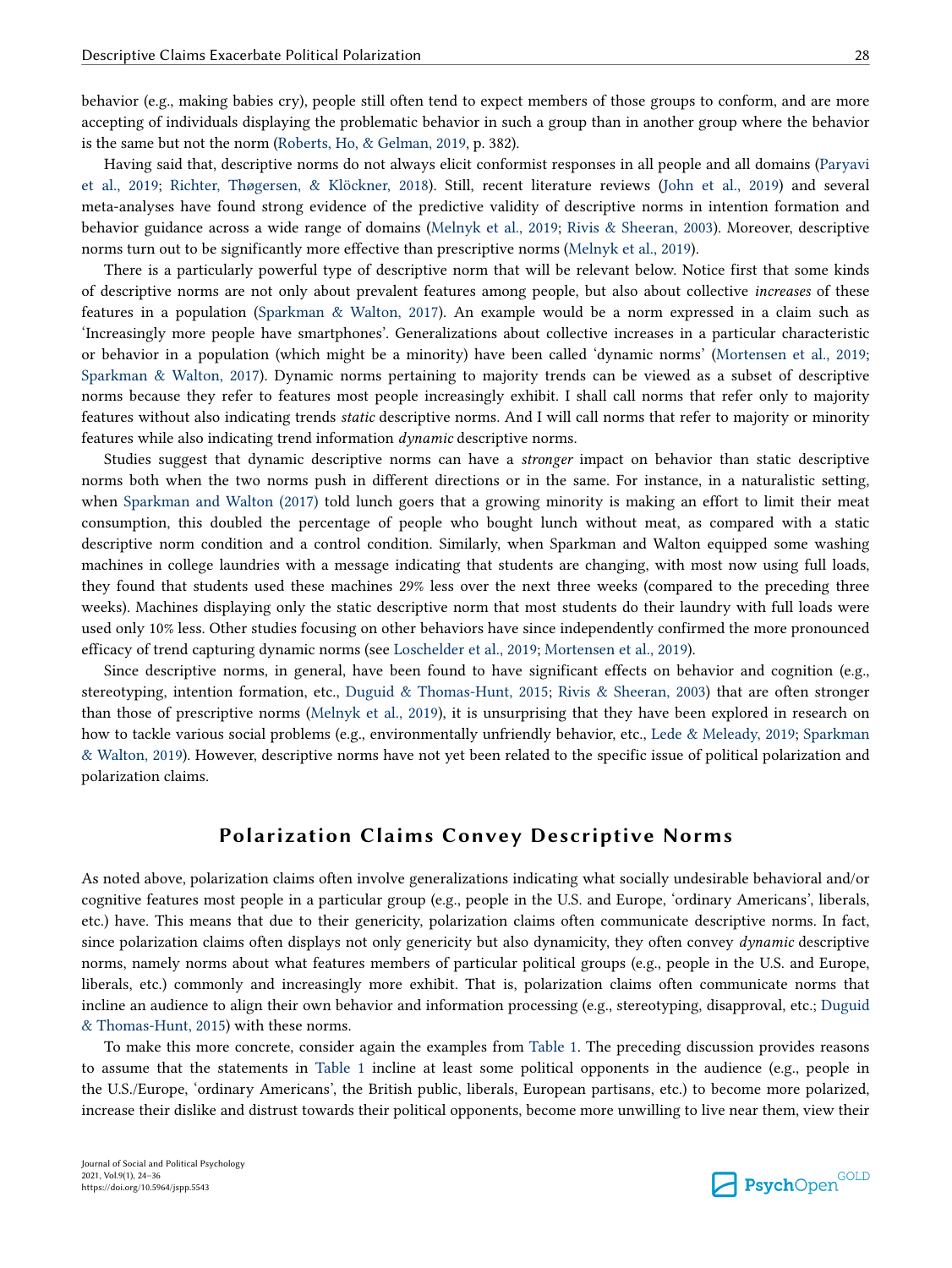ideas as misguided, become more ready to believe that their country is divided over politics, feel pessimistic about a change of this situation, and so on. The support for these assumptions comes from the studies mentioned earlier which suggest that descriptive norms, particularly, dynamic descriptive norms, tend to prompt people to conform in their behavior and attitudes even when the norms capture negative features (e.g., unhealthy eating, stereotyping, stealing, corruption, etc., [Cialdini et al., 2006;](#page-9-0) [Duguid & Thomas-Hunt, 2015;](#page-9-0) [Köbis et al., 2015;](#page-10-0) [Staunton et al., 2014\)](#page-11-0).

There is other experimental work that can be viewed as lending support to the view that polarization claims themselves are likely to have polarizing effects. For instance, [Levendusky and Malhotra \(2016a\)](#page-10-0) had their study participants (U.S. Democrats and Republicans) read one of three newspaper articles: an article describing the electorate as deeply polarized, an article depicting the electorate as moderate, and a non-political article. Afterwards, participants were asked questions measuring (*inter alia*) their own affective polarization (e.g., via their ratings of the other party on a 'feeling thermometer', listing things they disliked about the other party, or reporting how comfortable they are having friends voting for the opposite party). In their responses, participants exposed to depictions of a polarized electorate subsequently displayed *more* affective polarization. Levendusky and Malhotra do not consider descriptive norms yet. But their findings are as expected if the above proposal on how polarization claims might increase political polarization is correct. According to that proposal, when the study participants read that the electorate is divided, they learned about a descriptive norm capturing polarization among Democrats and Republicans that they then conformed to (Democrat vs. Republican subjects differently), resulting in an increase in their own affective polarization.

To further corroborate the proposal that polarization claims might fuel political polarization, notice too that these claims are widely broadcast by authoritative sources (in the media, newspapers, TV, etc.) and typically refer to very large demographic groups (e.g., U.S. citizens, European partisans etc.). This does not only mean that recipients of polarization claims are frequently in the reference set of the claims and likely to readily believe them (due to their authoritative source). It also raises the prospect that the descriptive norms indicated by polarization claims might additionally drive individuals who are still politically neutral or moderate to take up a position politically, or become more extreme, respectively.

Having said that, the extent to which people are influenced by descriptive norms is likely to depend on the extent to which they self-identify with the group at issue in the norms. For studies found that group norms about a certain behavior (e.g., regular exercise) influenced people's intention to act in line with a group's norms "only in subjects who identified strongly with the group" ([Terry & Hogg, 1996,](#page-11-0) p. 195). The effects of descriptive norms captured in polarization claims are thus likely to be a function of the degree to which the person identifies with her political identity. The claims' contribution to further polarization should hence be more pronounced for individuals who more strongly identify with the group at issue (e.g., the political 'extremes' on both sides).

Indeed, in research on social norms, social identity is thought be tied to group properties and behavioral standards such that strong self-identifiers perceive a lack of conformity to group norms as a "threat to the legitimacy of the group. Self-categorization accentuates the similarities between one's behavior and that prescribed by the group norm, thus causing conformity as well as the disposition to control and punish transgressors" [\(Bicchieri, Muldoon, & Sontuoso,](#page-9-0) [2018\)](#page-9-0). That is, strong self-identifiers are not only much more likely to conform to the group's descriptive norms but also to make efforts to ensure *other* group members do so too. Descriptive norms and their effects on behavior can thus be viewed as properties of groups and social identities.

It should be noted too, though, that some of the studies mentioned above (e.g., [Roberts et al., 2019\)](#page-11-0) suggest that even when it comes to people who do not identify with the group mentioned in polarization claims (e.g., politically neutral individuals), upon exposure to these claims, these individuals too are likely to expect members of the groups who *are* at issue (e.g., liberals, Republicans, Europe partisans, etc.) to act in norm-consistent ways. And these expectations can bias their social interactions with the targets. For instance, if you expect someone to be politically polarized, then that might lead you to act in a more aloof way toward her, potentially causing her, in turn, to become hostile toward you ([Bicchieri,](#page-9-0) [2017,](#page-9-0) p. 135; [Stinson et al., 2009\)](#page-11-0), which increases social division.

Finally, as [Iyengar et al. \(2019\)](#page-10-0) emphasize, unlike with respect to race, gender, and other social divides where group-related attitudes and behaviors are subject to social norms of civility and tolerance, there are no corresponding social "pressures to temper disapproval of political opponents. If anything, the rhetoric and actions of political leaders demonstrate that hostility directed at the opposition is acceptable and often appropriate" (p. 133). If hostility toward

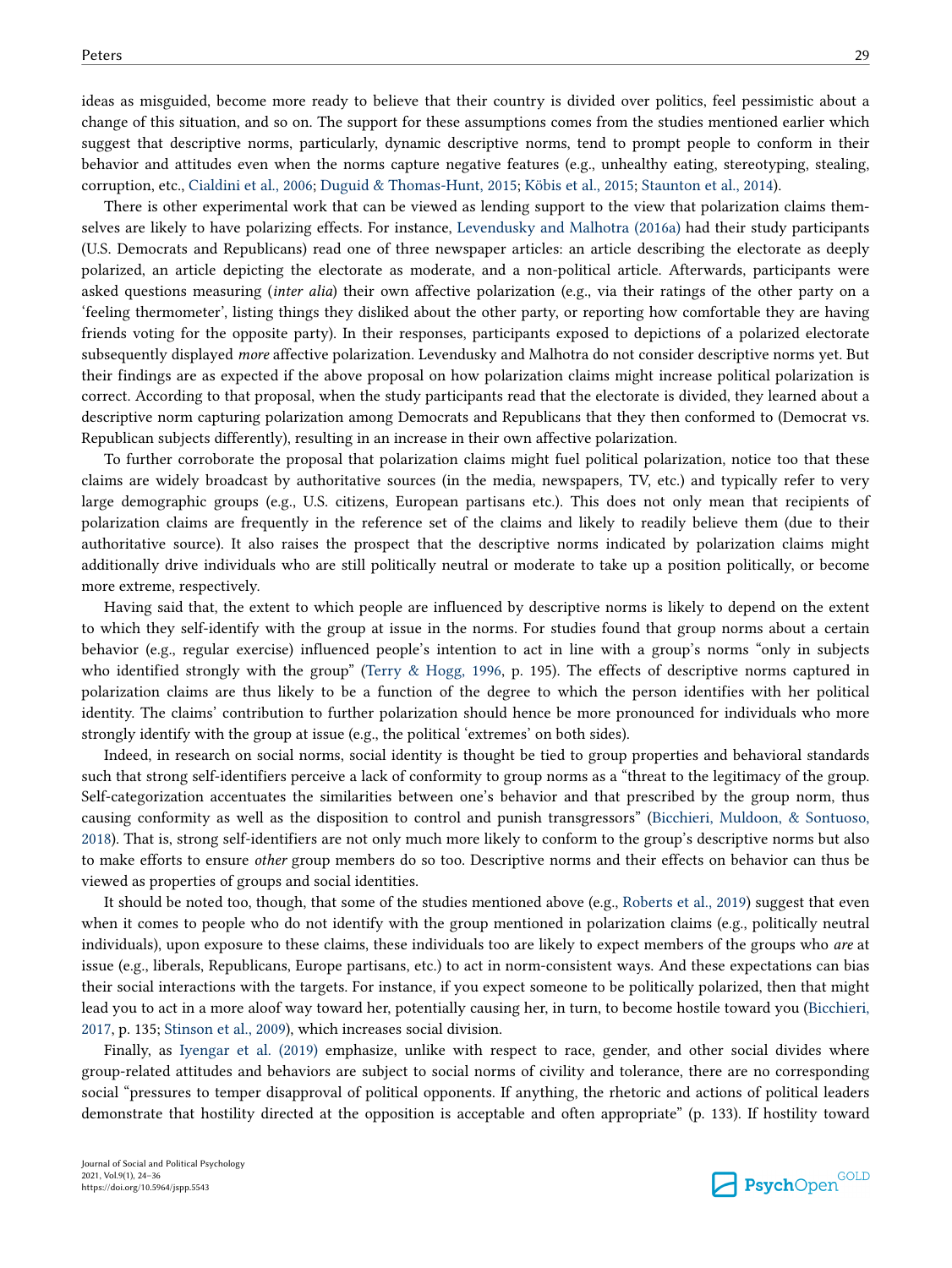political opponents is socially tolerated and often appropriate, and if people learn that this hostility is widespread, this might also make them feel relieved of responsibility for it, unleashing political aversion even further (a phenomenon related to the 'moral licensing effect'; [Blanken, van de Ven, & Zeelenberg, 2015\)](#page-9-0). In sum, there are good grounds to believe that polarization claims are likely to fuel political polarization via the impact of descriptive norms on people's behavior and information processing.

# **The Silver Lining, or Unexplored Ways of Tackling Political Polarization**

Since political polarization drives people apart, it is clearly socially harmful [\(McCoy et al., 2018;](#page-10-0) [Sunstein, 2009](#page-11-0); [Talisse,](#page-11-0) [2019\)](#page-11-0). It thus becomes important to explore possible strategies of reducing it. I want to suggest that while people's tendency to conform to descriptive norms, particularly dynamic norms, can lead them to respond to polarization claims in ways exacerbating political polarization, the same tendency also provides the basis for potential interventions to reduce it. These interventions are experimentally testable but have so far not been considered in the psychological and political science literature. I shall outline three.

#### **Recycling Dynamic Norms**

Dynamic norms have been found to be stronger than static descriptive norms in eliciting conformity no matter whether they capture minority trends (e.g., 'increasingly more people limit their meat consumption, but most still eat too much meat') or majority trends (e.g., 'increasingly more students conserve water when doing their laundry; most already do so') ([Mortensen et al., 2019](#page-10-0); [Sparkman & Walton, 2017\)](#page-11-0). Indeed, when [Mortensen et al. \(2019\)](#page-10-0) told a group of students that only 48% of their fellows engaged in water conservation behavior but that this figure had increased from 37% two years before, these students themselves subsequently displayed more water conservation behavior than controls and students only presented with the minority norm. The dynamic framing 'buffered' the detrimental effect of the minority norm, which indirectly conveyed a negative descriptive norm (i.e., that most students do not conserve water).

If we apply these points to polarization claims, then communicating dynamic norms capturing minority trends about political polarization might help reduce it. For instance, there is evidence that an increasing minority of the U.S. population worries about, and are willing to tackle, political polarization [\(Parker et al., 2019](#page-10-0)). Given this, consider the following rephrasing of polarization claim (6) from [Table 1](#page-1-0): 'U.S. citizens are more inclined than ever to regard the ideas of their political opponents as misguided and a significant threat to the well-being of the nation, but a growing minority of them make an effort to moderate their views about the ideas of their political opponents.' If minority trend information can weaken the detrimental effect of negative static descriptive norms [\(Mortensen et al., 2019](#page-10-0)), then polarization claims of this type hold the potential to decrease political polarization.

#### **Acknowledging Variations in the Data**

To reduce the likelihood that polarization claims fuel political polarization, those communicating about the latter might also add explicit scope-restricting quantifiers such as 'some' or 'many' when describing members of groups. Such scope restrictions can undercut an audience's generalization of the claims to all or most members of a group, which lowers the probability that the claims transmit descriptive norms.

Granted, when the quantifiers needed in the polarization claims so as to accurately describe groups are 'most' or 'all' then the same problem as before will arise. But, even though it is often suggested that political polarization is pervasive and increasing, several studies indicate that this might be an exaggeration [\(Cavari & Freedman, 2018](#page-9-0); [Tappin & McKay,](#page-11-0) [2019;](#page-11-0) [Westwood, Peterson, & Lelkes, 2019\)](#page-12-0). For instance, in experiments with more than 6000 people, [Klar et al. \(2018\)](#page-10-0) found that although some Americans are indeed affectively polarized, many "more simply want to avoid talking about politics. In fact, many people do not want [e.g.] their child to marry someone [even] from their own party if that hypothetical in-law were to discuss politics frequently" (p. 379). Klar et al.'s and other surveys suggest that only about 20% of U.S. Americans are truly affectively polarized (for references, see [Klar et al., 2019](#page-10-0)). Yet, about 90% U.S. Americans

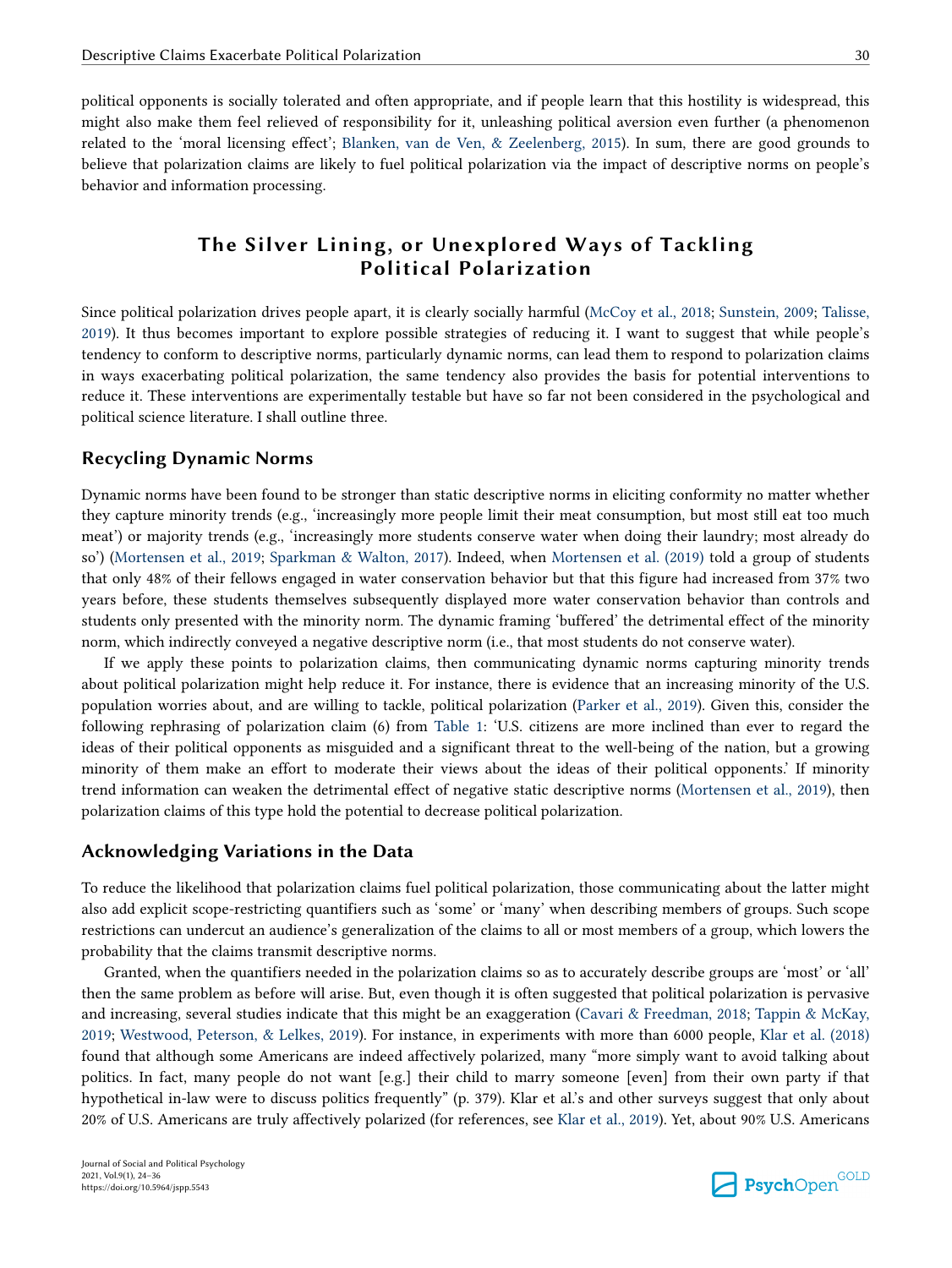*believe* their country is divided over politics ([Heltzel & Laurin, 2020,](#page-10-0) p. 179). They perceive much more polarization than actually exists [\(Levendusky & Malhotra, 2016b](#page-10-0)).

This is an instance of a well-documented phenomenon known as "false polarization": people tend to overestimate the extent of polarization between their in-group vs. out-groups [\(Pronin, Puccio, & Ross, 2002](#page-11-0)). Relatedly, studies found that when it comes to their perceptions of, say, how many people dismiss anthropogenic climate change, people tend to "grossly overestimate the numbers" [\(Leviston, Walker, & Morwinski, 2013](#page-10-0), p. 334) and display "pluralistic ignorance", a phenomenon occurring when most individuals privately reject a view but falsely believe that most others endorse it ([Prentice & Miller, 1996](#page-11-0)). Crucially, research suggests that when people believe most others dismiss/accept climate change, this can make them become less/more likely to believe in it themselves [\(Goldberg et al., 2020\)](#page-9-0). These points provide reasons to suspect that the broad generalizations in polarization claims concerning the actual distribution of polarization might often be exaggerated too and can thus perhaps frequently be replaced with more restricted quantified claims (involving, e.g., 'some' or 'many') without becoming inaccurate.

Additionally, communicating that the vast majority of people overall (i.e., independently of political identity) is in fact *not* aversive against their political opponents can help decrease political polarization too. For, as mentioned above, people's tendency to conform to descriptive norms of an overall population has been found to out-power even the common political in-group vs. out-group (e.g., Republican vs. Democrat) mentality [\(Pryor et al., 2019](#page-11-0)).

In this context, it is worth noting that some researchers who aim to correct misperceptions about the pervasiveness of political polarization do so by using polarization claims to the effect that people *only widely believe* that polarization is common (see, e.g., [Klar et al., 2019\)](#page-10-0). Yet, this too is perhaps problematic, as such claims themselves are likely to convey descriptive norms, namely about what people commonly believe. Assuming that the preceding argument is correct, this means that these claims too can have a negative consequence. They can contribute to the proliferation of the (arguably inaccurate) belief that political polarization is very common. This helps underline the relevance of acknowledging variations in the data even when it comes to reports on people's mere perception of political polarization.

Finally, the strategy of noting variations also coheres well with and can be further motivated by research on intergroup conflict resolution. Studies in that area of work suggest that perception of out-group homogeneity, i.e., the view that members of an out-group are all alike, is common in inter-group conflicts and a significant hindrance to inter-group reconciliation [\(Lederach, 1997](#page-10-0)). Increasing the perceived diversity of an out-group has been found to decrease levels of generalized negative beliefs about the out-group and to significantly boost in-group members' openness to the out-group's views [\(Čehajić-Clancy et al., 2016\)](#page-9-0). Since an explicit acknowledgement of variation in the data on polarization (e.g., only *some* U.S. white, middle-class conservatives genuinely increasingly dislike liberals) may facilitate an audience's perception of diversity in political out-groups (e.g., conservatives), this point lends independent support to adopting the strategy at issue.

### **Utilizing Negativity**

To introduce a final suggestion on how to reduce political polarization via descriptive norms, consider a study by [Bergquist and Nilsson \(2019\).](#page-9-0) It involved descriptive norms containing negations, i.e., "descriptive don't-norms", which pertained to, e.g., environmentally friendly action such as choosing an energy-efficient light bulb vs. avoiding an energy-inefficient one. Bergquist and Nilsson found these norms to be stronger in eliciting conformity than descriptive norms without negations. This is plausibly explained by the fact that survival requires more urgent attention to possible bad outcomes, which are indirectly captured in what most people do not do or try to avoid, than to good outcomes [\(Baumeister et al., 2001](#page-9-0); [Bergquist & Nilsson, 2019](#page-9-0)).

Suppose we combine this point with the preceding consideration that in fact only a minority of, e.g., U.S. citizens is strongly affectively polarized and most of them are not [\(Klar et al., 2019\)](#page-10-0). Consider the following statement rephrasing claim (6) from [Table 1:](#page-1-0) 'While many U.S. citizens are more inclined than ever to regard the ideas of their political opponents as misguided and a significant threat to the well-being of the nation, overall, most of them do not do so and try to avoid excessive antipathy towards the ideas of their political opponents.' If people are more sensitive and responsive to descriptive don't-norms, then statements of this kind should offer another way to counteract political polarization.

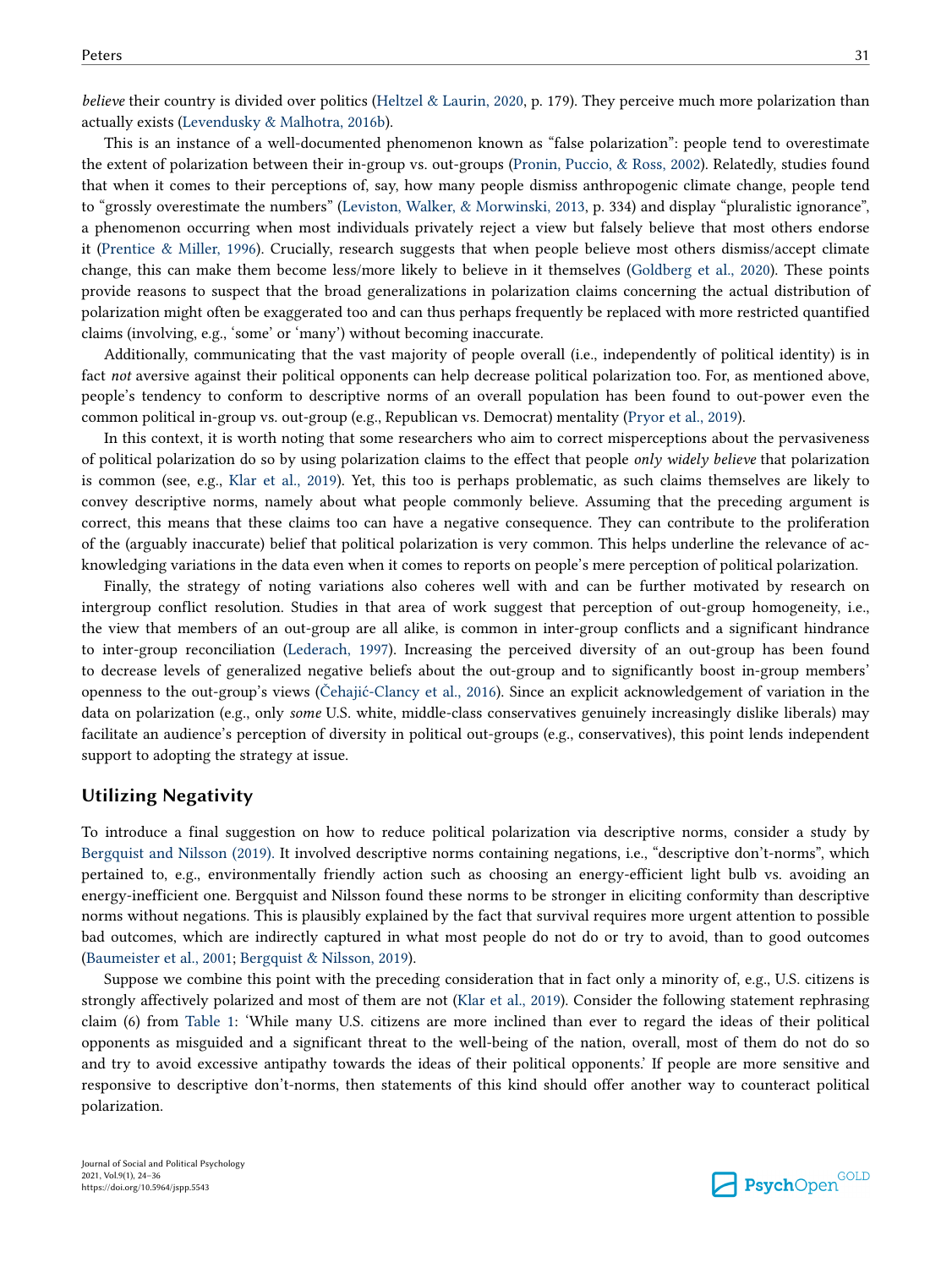### **Limitations**

The proposals and arguments introduced in this paper draw on data from various psychological studies on descriptive norms. The data pertain to other phenomena than political polarization and so do not offer direct support for the points made here. So far, there is no experimental study directly testing the effects of descriptive norms in the context of polarization claims. Indeed, while descriptive norms have recently been investigated in some politically relevant domains (e.g., voting behavior or policy activism; [Gerber & Rogers, 2009](#page-9-0); [Hassell & Wyler, 2019\)](#page-10-0) and with respect to different political in-group vs. out-group orientations ([Pryor et al., 2019](#page-11-0)), there is yet no mentioning of descriptive norms in the literature on political polarization, in particular.

While the reliance on data from other studies is a limitation of the preceding discussion, the mentioned findings on descriptive norms come from studies covering a very wide range of different domains, and we have little reason to assume that the domain of polarization claims is an outlier in the here relevant respects. Since that is so, it would be surprising if in the context of polarization claims, the conformity effects discussed did not occur at all. While future empirical testing might show otherwise, for now, the studies mentioned lend indirect support to the proposals and overall argument offered here. The paper achieves its goal if it prompts experimental investigations of the connections between descriptive norms, polarization claims, and political polarization.

# **Conclusion**

Scholars working on political polarization, including political psychologists, have not yet considered the implications of studies on descriptive norms for their own theorizing. Similarly, psychologists working on social norms and investigating descriptive norms have not yet explored the issue of political polarization. The two areas of research, i.e., the work on political polarization and the work on descriptive norms, have here been connected. The main upshot is disconcerting: there is reason to believe that many claims about political polarization in journal articles, at conferences, in the media, etc. display features (genericity and dynamicity) in virtue of which they convey a particular kind of descriptive norms that frequently incline people to align their behavior, cognition, and affective dispositions to these norms. Since polarization claims capture generalizations linking political groups with negative features (e.g., antipathy, closed-mindedness, hostility, etc.), the resulting conformity effects are socially detrimental, fueling political polarization.

I noted, however, that there is a silver lining. The process underlying the problematic effects at issue also offers a basis for developing ways of counteracting political polarization that have so far not been explored in the literature. I proposed three that involve re-formulations of polarization claims. Since political polarization has been shown to be at the heart of some of the currently most pressing social problems (e.g., political hatred, science skepticism, climate change denial, and tackling COVID-19; [Goldberg et al., 2020](#page-9-0); [Hart et al., 2020](#page-9-0); [Mason, 2018a](#page-10-0); [Nisbet, Cooper, & Garrett,](#page-10-0) [2015\)](#page-10-0), the proposals outlined above introduce an important area for future experimental investigations.<sup>4</sup>

|  |  |  | <b>Funding:</b> The research for this paper was partly funded by the Danmarks Frie Forskningsfond Grant no: 8018-00053B. |  |
|--|--|--|--------------------------------------------------------------------------------------------------------------------------|--|
|--|--|--|--------------------------------------------------------------------------------------------------------------------------|--|

**Competing Interests:** The author has declared that no competing interests exist.

**Acknowledgments:** Many thanks for helpful comments on earlier drafts to Mikkel Gerken, Nikolaj Nottelmann, and Ken Boyd. I'm also indebted to Dan Kelly for introducing me to the research on descriptive norms some years ago.



<sup>4)</sup> The argument proposed here also raises many normative, philosophically interesting questions related to the ethics of science communication. For instance, to what extent do the points made here with respect to polarization claims also hold for other kinds of social scientific claims found in communication between scientists and the public? And do scientists have a moral responsibility for the kind of effects discussed? I explore these questions elsewhere [Peters](#page-11-0) [\(in press\).](#page-11-0)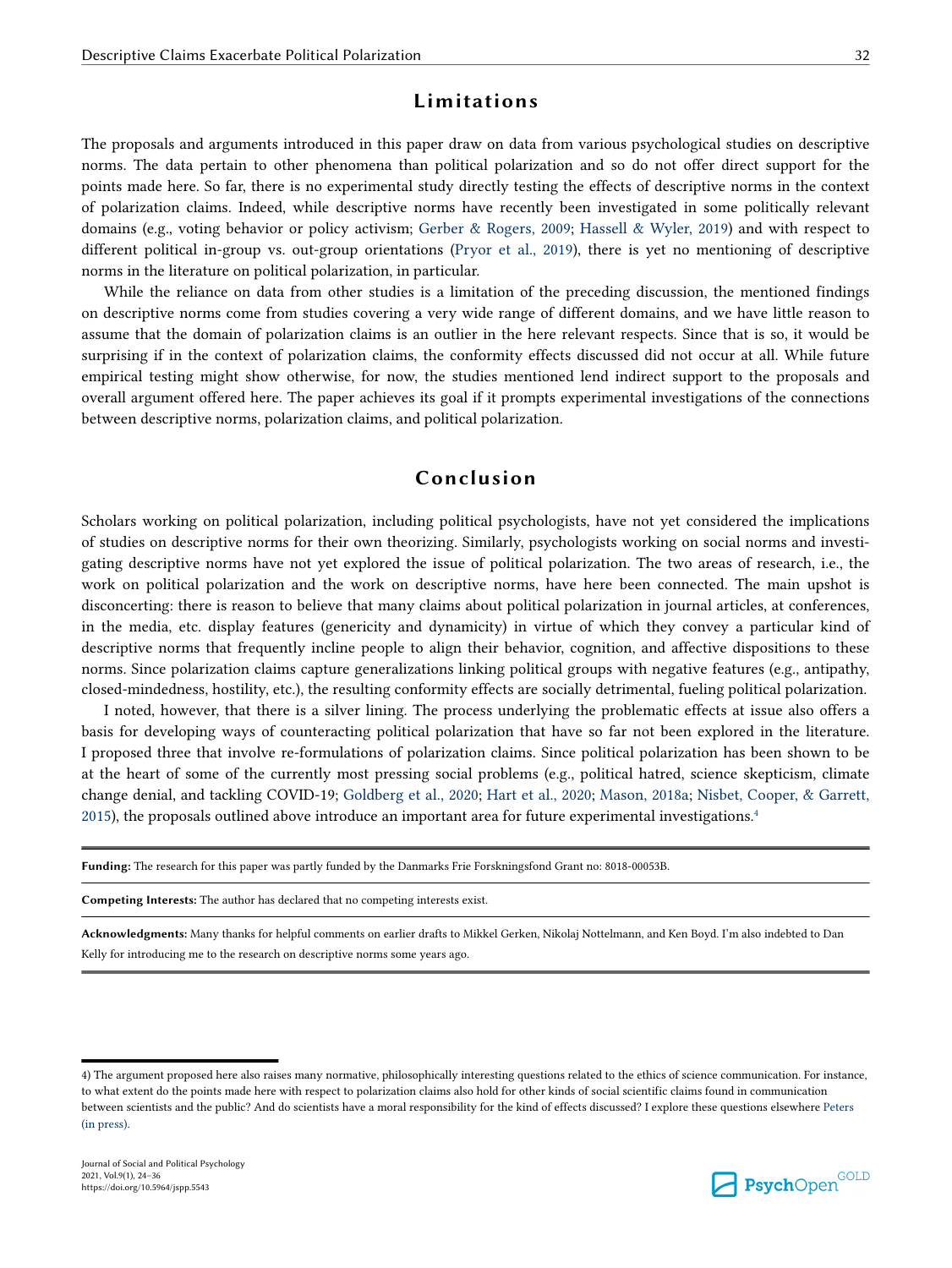### **References**

- <span id="page-9-0"></span>Baumeister, R., Bratslavsky, E., Finkenauer, C., & Vohs, K. (2001). Bad is stronger than good. *Review of General Psychology, 5*, 323-370. <https://doi.org/10.1037/1089-2680.5.4.323>
- Becker, J., Porter, E., & Centola, D. (2019). The wisdom of partisan crowds. *Proceedings of the National Academy of Sciences of the United States of America, 116*(22), 10717-10722.<https://doi.org/10.1073/pnas.1817195116>
- Bergquist, M., & Nilsson, A. (2019). The DOs and DON'Ts in social norms: A descriptive don't-norm increases conformity. *Journal of Theoretical Social Psychology, 3*, 158-166. <https://doi.org/10.1002/jts5.43>
- Bicchieri, C. (2017). *Norms in the wild: How to diagnose, measure, and change social norms.* New York, NY, USA: Oxford University Press.
- Bicchieri, C., Muldoon, R., & Sontuoso, A. (2018). Social norms. In Edward N. Zalta (Ed.), *The Stanford encyclopedia of philosophy.*  Retrieved from<https://plato.stanford.edu/archives/win2018/entries/social-norms>
- Bishop, B. (2009). *The big short: Why the clustering of like-minded America is tearing us apart.* New York, NY, USA: Harcourt Publishing Co.
- Blanken, I., van de Ven, N., & Zeelenberg, M. (2015). A meta-analytic review of moral licensing. *Personality and Social Psychology Bulletin, 41*, 540-558.<https://doi.org/10.1177/0146167215572134>
- Brick, C., & van der Linden, S. L. (2018, June). How identity, not issues, explains the partisan divide. *Scientific American Mind*. Retrieved from<https://www.scientificamerican.com/article/how-identity-not-issues-explains-the-partisan-divide>
- Carothers, T., & O'Donohue, A. (2019). *Democracies divided: The global challenge of political polarization*. Washington, DC, USA: Brookings Institution Press.
- Cavari, A., & Freedman, G. (2018). Polarized mass or polarized few? Assessing the parallel rise of survey nonresponse and measures of polarization. *The Journal of Politics, 80*(2), 719-725.<https://doi.org/10.1086/695853>
- Čehajić-Clancy, S., Goldenberg, A., Gross, J. J., & Halperin, E. (2016). Social-psychological interventions for intergroup reconciliation: An emotion regulation perspective. *Psychological Inquiry, 27*(2), 73-88.<https://doi.org/10.1080/1047840X.2016.1153945>
- Cialdini, R. B. (2003). Crafting normative messages to protect the environment. *Current Directions in Psychological Science, 12*(4), 105-109. <https://doi.org/10.1111/1467-8721.01242>
- Cialdini, R. B., Demaine, L. J., Sagarin, B. J., Barrett, D. W., Rhoads, K., & Winter, P. L. (2006). Managing social norms for persuasive impact. *Social Influence, 1*(1), 3-15. <https://doi.org/10.1080/15534510500181459>
- Cialdini, R. B., Reno, R. R., & Kallgren, C. A. (1990). A focus theory of normative conduct: Recycling the concept of norms to reduce littering in public places. *Journal of Personality and Social Psychology, 58*(6), 1015-1026.<https://doi.org/10.1037/0022-3514.58.6.1015>
- Cimpian, A., Brandone, A., & Gelman, S. (2010). Generic statements require little evidence for acceptance but have powerful implications. *Cognitive Science, 34*, 1452-1482.<https://doi.org/10.1111/j.1551-6709.2010.01126.x>
- Coffman, L. C., Featherstone, C. R., & Kessler, J. B. (2017). Can social information affect what job you choose and keep? *American Economic Journal: Applied Economics, 9*(1), 96-117. <https://doi.org/10.1257/app.20140468>
- Duguid, M. M., & Thomas-Hunt, M. C. (2015). Condoning stereotyping? How awareness of stereotyping prevalence impacts expression of stereotypes. *Journal of Applied Psychology, 100*, 343-359.<https://doi.org/10.1037/a0037908>
- Gerber, A., & Rogers, T. (2009). Descriptive social norms and motivation to vote: Everybody's voting and so should you. *The Journal of Politics, 71*, 178-191.<https://doi.org/10.1017/S0022381608090117>
- Gerken, M. (2018). Expert trespassing testimony and the ethics of science communication. *Journal for General Philosophy of Science, 49*, 299-318. <https://doi.org/10.1007/s10838-018-9416-1>
- Goldberg, M. H., van der Linden, S., Leiserowitz, A., & Maibach, E. (2020). Perceived social consensus can reduce ideological biases on climate change. *Environment and Behavior, 52*(5), 495-517. <https://doi.org/10.1177/0013916519853302>
- Goldstein, N. J., Cialdini, R. B., & Griskevicius, V. (2008). A room with a viewpoint: Using social norms to motivate environmental conservation in hotels. *Journal of Consumer Research, 35*, 472-482.<https://doi.org/10.1086/586910>
- Hallsworth, M., List, J. A., Metcalfe, R. D., & Vlaev, I. (2017). The behavioralist as tax collector: Using natural field experiments to enhance tax compliance. *Journal of Public Economics, 148*, 14-31. <https://doi.org/10.1016/j.jpubeco.2017.02.003>
- Hart, P. S., Chinn, S., & Soroka, S. (2020). Politicization and polarization in COVID-19 news coverage. *Science Communication, 42*(5), 679-697. <https://doi.org/10.1177/1075547020950735>

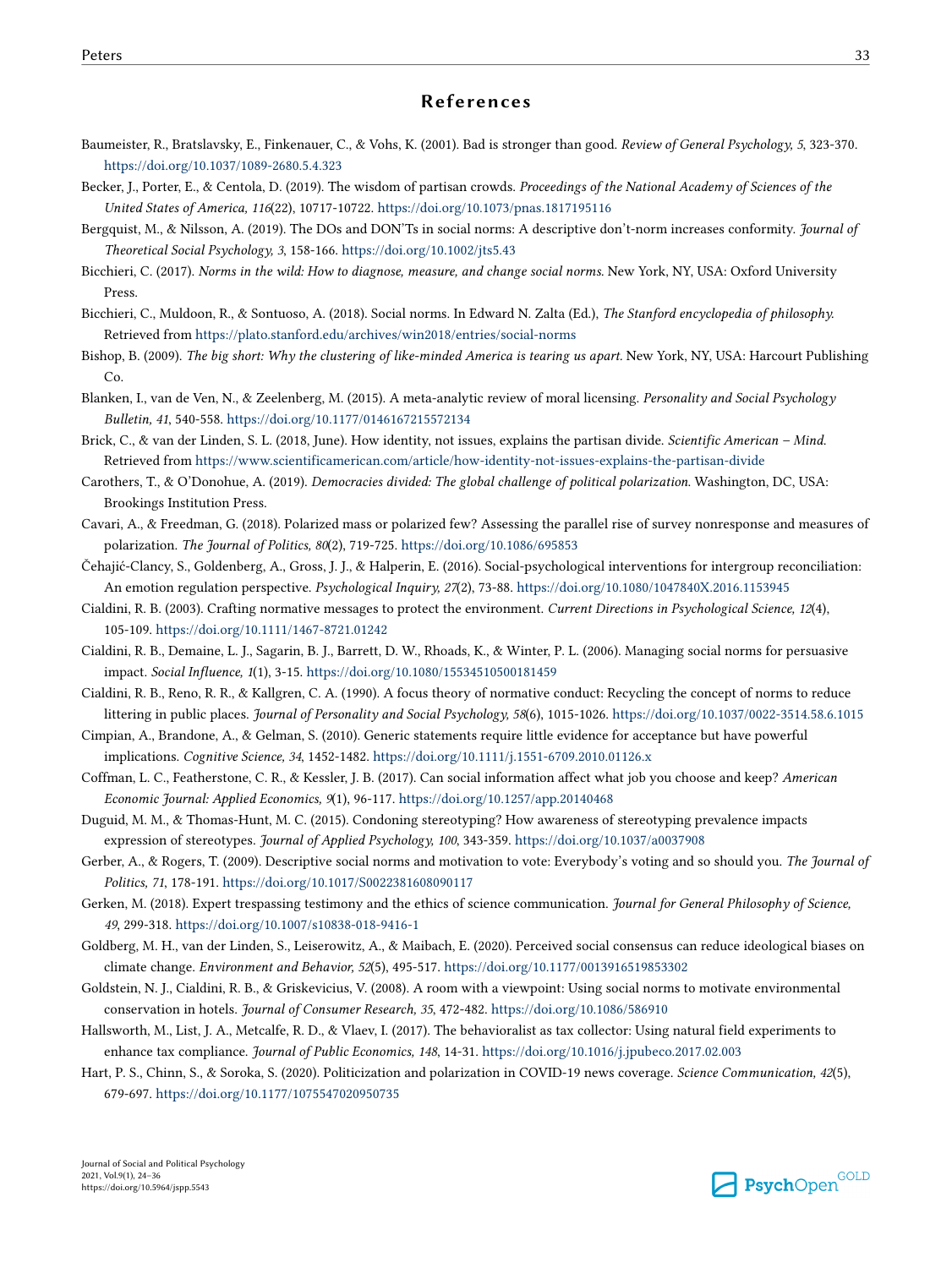- <span id="page-10-0"></span>Hassell, H. J. G., & Wyler, E. E. (2019). Negative descriptive social norms and political action: People aren't acting, so you should. *Political Behavior, 41*, 231-256.<https://doi.org/10.1007/s11109-018-9450-z>
- Heltzel, G., & Laurin, K. (2020). Polarization in America: Two possible futures. *Current Opinion in Behavioral Sciences, 34*, 179-184. <https://doi.org/10.1016/j.cobeha.2020.03.008>
- Iyengar, S., Lelkes, Y., Levendusky, M., Malhotra, N., & Westwood, S. (2019). The origins and consequences of affective polarization in the United States. *Annual Review of Political Science, 22*, 129-146.<https://doi.org/10.1146/annurev-polisci-051117-073034>
- Iyengar, S., & Massey, D. S. (2019). Scientific communication in a post-truth society. *Proceedings of the National Academy of Sciences of the United States of America, 116*(16), 7656-7661.<https://doi.org/10.1073/pnas.1805868115>
- John, P., Sanders, M., & Wang, J. (2019). A panacea for improving citizen behaviors? Introduction to the symposium on the use of social norms in public administration. *Journal of Behavioral Public Administration, 2*(2).<https://doi.org/10.30636/jbpa.22.119>
- Klar, S., Krupnikov, Y., & Ryan, J. (2018). Affective polarization or partisan disdain? Untangling a dislike for the opposing party from a dislike of partisanship. *Public Opinion Quarterly, 82*(2), 379-390.<https://doi.org/10.1093/poq/nfy014>
- Klar, S., Krupnikov, Y., & Ryan, J. (2019, April 12). Is America hopelessly polarized, or just allergic to politics? *New York Times*. Retrieved from<https://www.nytimes.com/2019/04/12/opinion/polarization-politics-democrats-republicans.html>
- Köbis, N. C., van Prooijen, J. W., Righetti, F., & Van Lange, P. A. (2015). 'Who doesn't?' The impact of descriptive norms on corruption. *PLoS One, 10*(6), Article e0131830. <https://doi.org/10.1371/journal.pone.0131830>
- Lede, E., & Meleady, R. (2019). Applying social influence insights to encourage climate resilient domestic water behavior: Bridging the theory-practice gap. *Wiley Interdisciplinary Reviews: Climate Change, 10*(1), Article e562.<https://doi.org/10.1002/wcc.562>
- Lederach, J. P. (1997). *Building peace: Sustainable reconciliation in divided societies*. Washington, DC, USA: United States Institute of Peace Press.
- Levendusky, M. S., & Malhotra, N. (2016a). Does media coverage of partisan polarization affect political attitudes? *Political Communication, 33*(2), 283-301. <https://doi.org/10.1080/10584609.2015.1038455>
- Levendusky, M. S., & Malhotra, N. (2016b). (Mis)perceptions of partisan polarization in the American public. *Public Opinion Quarterly, 80*(S1), 378-391. <https://doi.org/10.1093/poq/nfv045>
- Leviston, Z., Walker, I., & Morwinski, S. (2013). Your opinion on climate change might not be as common as you think. *Nature Climate Change, 3*(4), 334-337. <https://doi.org/10.1038/nclimate1743>
- Loschelder, D. D., Siepelmeyer, H., Fischer, D., & Rubel, J. A. (2019). Dynamic norms drive sustainable consumption: Norm-based nudging helps café customers to avoid disposable to-go-cups. *Journal of Economic Psychology, 75*(Part A), Article 102146. <https://doi.org/10.1016/j.joep.2019.02.002>
- Maher, P., Igou, E., & van Tilburg, W. (2018). Brexit, Trump, and the polarizing effect of disillusionment. *Social Psychological & Personality Science, 9*(2), 205-213. <https://doi.org/10.1177/1948550617750737>
- Mason, L. (2018a). *Uncivil agreement: How politics became our identity*. Chicago, IL, USA: University of Chicago Press.
- Mason, L. (2018b). Ideologues without issues: The polarizing consequences of ideological identities. *Public Opinion Quarterly, 82*(S1), 866-887. <https://doi.org/10.1093/poq/nfy005>
- McCoy, J., Tahmina, R., & Somer, M. (2018). Polarization and the global crisis of democracy: Common patterns, dynamics, and pernicious consequences for democratic polities. *American Behavioral Scientist, 62*(1), 16-42. <https://doi.org/10.1177/0002764218759576>
- Melnyk, V., Van Herpen, E., Jak, S., & Van Trijp, H. (2019). The mechanisms of social norms' influence on consumer decision making: A meta-analysis. *Zeitschrift für Psychologie, 227*(1), 4-17.<https://doi.org/10.1027/2151-2604/a000352>
- Mortensen, C. R., Neel, R., Cialdini, R. B., Jaeger, C. M., Jacobson, R. P., & Ringel, M. (2019). Trending norms: A lever for encouraging behaviors performed by the minority. *Social Psychological & Personality Science, 10*(2), 201-210. <https://doi.org/10.1177/1948550617734615>
- Nisbet, E. C., Cooper, K. E., & Garrett, R. K. (2015). The partisan brain: How dissonant science messages lead conservatives and liberals to (dis)trust science. *The Annals of the American Academy of Political and Social Science, 658*(1), 36-66. <https://doi.org/10.1177/0002716214555474>
- Parker, K., Morin, R., & Horowitz, J. (2019, March 21). Looking to the future, public sees an America in decline on many fronts. *Pew Research Centre*. Retrieved from<https://www.pewsocialtrends.org/2019/03/21/public-sees-an-america-in-decline-on-many-fronts>
- Paryavi, M., Bohnet, I., & van Geen, A. (2019). Descriptive norms and gender diversity: Reactance from men. *Journal of Behavioral Public Administration, 2*(1). <https://doi.org/10.30636/jbpa.21.51>

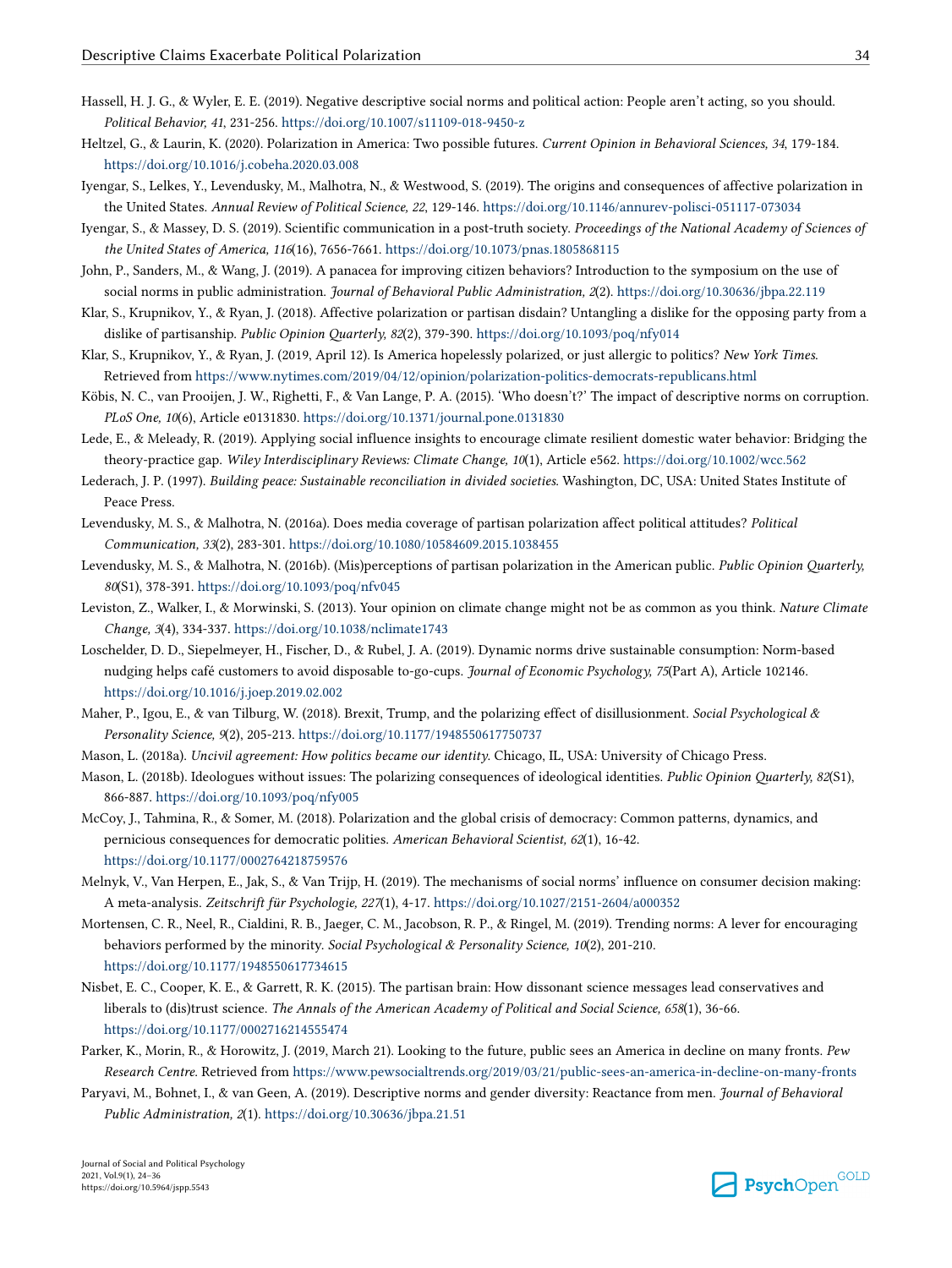- <span id="page-11-0"></span>Peters, U. (2020). An argument for egalitarian confirmation bias and against political diversity in academia. *Synthese*. Advance online publication. <https://doi.org/10.1007/s11229-020-02846-2>
- Peters, U. (in press). Science communication and the problematic impact of descriptive norms. *British Journal for the Philosophy of Science.* Draft retrieved from <https://philpapers.org/archive/PETSCA-5.pdf>
- Porter, N., & Geis, F. L. (1981). Women and nonverbal leadership cues: When seeing is not believing. In C. Mayo & N. Henley (Eds.), *Gender, androgyny, and nonverbal behavior* (pp. 39-61). New York, NY, USA: Springer.
- Prentice, D. A. (2007). Prescriptive vs. descriptive norms. In R. Baumeister & K. Vohs (Eds.), *Encyclopedia of social psychology* (pp. 629-630). Thousand Oaks, CA, USA: SAGE.
- Prentice, D. A., & Miller, D. T. (1996). Pluralistic ignorance and the perpetuation of social norms by unwitting actors. In M. P. Zanna (Ed.), *Advances in experimental social psychology* (pp. 161–209). Academic Press. [https://doi.org/10.1016/S0065-2601\(08\)60238-5](https://doi.org/10.1016/S0065-2601(08)60238-5)
- Pronin, E., Puccio, C., & Ross, L. (2002). Understanding misunderstanding: Social psychological perspectives. In T. Gilovich, D. Griffin, & D. Kahneman (Eds.), *Heuristics and biases: The psychology of intuitive judgment* (pp. 636-665). Cambridge, United Kingdom: Cambridge University Press.
- Pryor, C., Perfors, A., & Howe, P. (2019). Conformity to the descriptive norms of people with opposing political or social beliefs. *PLoS One, 14*(7), Article e0219464.<https://doi.org/10.1371/journal.pone.0219464>
- Reiljan, A. (2020). 'Fear and loathing across party lines' (also) in Europe: Affective polarisation in European party systems. *European Journal of Political Research, 59*, 376-396. <https://doi.org/10.1111/1475-6765.12351>
- Richter, I., Thøgersen, J., & Klöckner, C. A. (2018). A social norms intervention going wrong: Boomerang effects from descriptive norms information. *Sustainability, 10*, Article 2848. <https://doi.org/10.3390/su10082848>
- Rivis, A., & Sheeran, P. (2003). Descriptive norms as an additional predictor in the theory of planned behaviour: A meta-analysis. *Current Psychology, 22*, 218-233. <https://doi.org/10.1007/s12144-003-1018-2>
- Roberts, S. O., Ho, A. K., & Gelman, S. A. (2019). The role of group norms in evaluating uncommon and negative behaviors. *Journal of Experimental Psychology: General, 148*, 374-387. <https://doi.org/10.1037/xge0000534>
- Schultz, P. W., Nolan, J. M., Cialdini, R. B., Goldstein, N. J., & Griskevicius, V. (2007). The constructive, destructive, and reconstructive power of social norms. *Psychological Science, 18*(5), 429-434. <https://doi.org/10.1111/j.1467-9280.2007.01917.x>
- Shackle, S. (2019, May 27). European elections expose polarized British public. *Deutsche Welle.* Retrieved from <https://www.dw.com/en/european-elections-expose-polarized-british-public/a-48904801>
- Shi, F., Teplitskiy, M., Duede, E., & Evans, J. (2019). The wisdom of polarized crowds. *Nature Human Behaviour, 3*, 329-336. <https://doi.org/10.1038/s41562-019-0541-6>
- Sparkman, G., & Walton, G. M. (2017). Dynamic norms promote sustainable behavior, even if it is counter-normative. *Psychological Science, 28*, 1663-1674. <https://doi.org/10.1177/0956797617719950>
- Sparkman, G., & Walton, G. M. (2019). Witnessing change: Dynamic norms help resolve diverse barriers to personal change. *Journal of Experimental Social Psychology, 82*, 238-252.<https://doi.org/10.1016/j.jesp.2019.01.007>
- Staunton, M., Louis, W. R., Smith, J. R., Terry, D. J., & McDonald, R. I. (2014). How negative descriptive norms for healthy eating undermine the effects of positive injunctive norms. *Journal of Applied Social Psychology, 44*(4), 319-330. <https://doi.org/10.1111/jasp.12223>
- Stinson, D. A., Cameron, J. J., Wood, J. V., Gaucher, G., & Holmes, J. G. (2009). Deconstructing the 'reign of error': Interpersonal warmth explains the self-fulfilling prophecy of anticipated acceptance. *Personality and Social Psychology Bulletin, 35*, 1165-1178. <https://doi.org/10.1177/0146167209338629>
- Sunstein, C. (2009). *Going to the extreme.* Oxford, United Kingdom: Oxford University Press.
- Talisse, R. (2019). *Overdoing democracy: Why we must put politics in its place*. Oxford, United Kingdom: Oxford University Press.
- Tappin, B. M., & McKay, R. T. (2019). Moral polarization and out-party hostility in the US political context. *Journal of Social and Political Psychology, 7*(1), 213-245. <https://doi.org/10.5964/jspp.v7i1.1090>
- Terry, D. J., & Hogg, M. A. (1996). Group norms and the attitude-behavior relationship: A role for group identification. *Personality and Social Psychology Bulletin, 22*(8), 776-793. <https://doi.org/10.1177/0146167296228002>
- Van Boven, L., Ehret, P. J., & Sherman, D. K. (2018). Psychological barriers to bipartisan public support for climate policy. *Perspectives on Psychological Science, 13*, 492-507.<https://doi.org/10.1177/1745691617748966>
- Webster, S., & Abramowitz, A. (2017). The ideological foundations of affective polarization in the U.S. electorate. *American Politics Research, 45*(4), 621-647. <https://doi.org/10.1177/1532673X17703132>